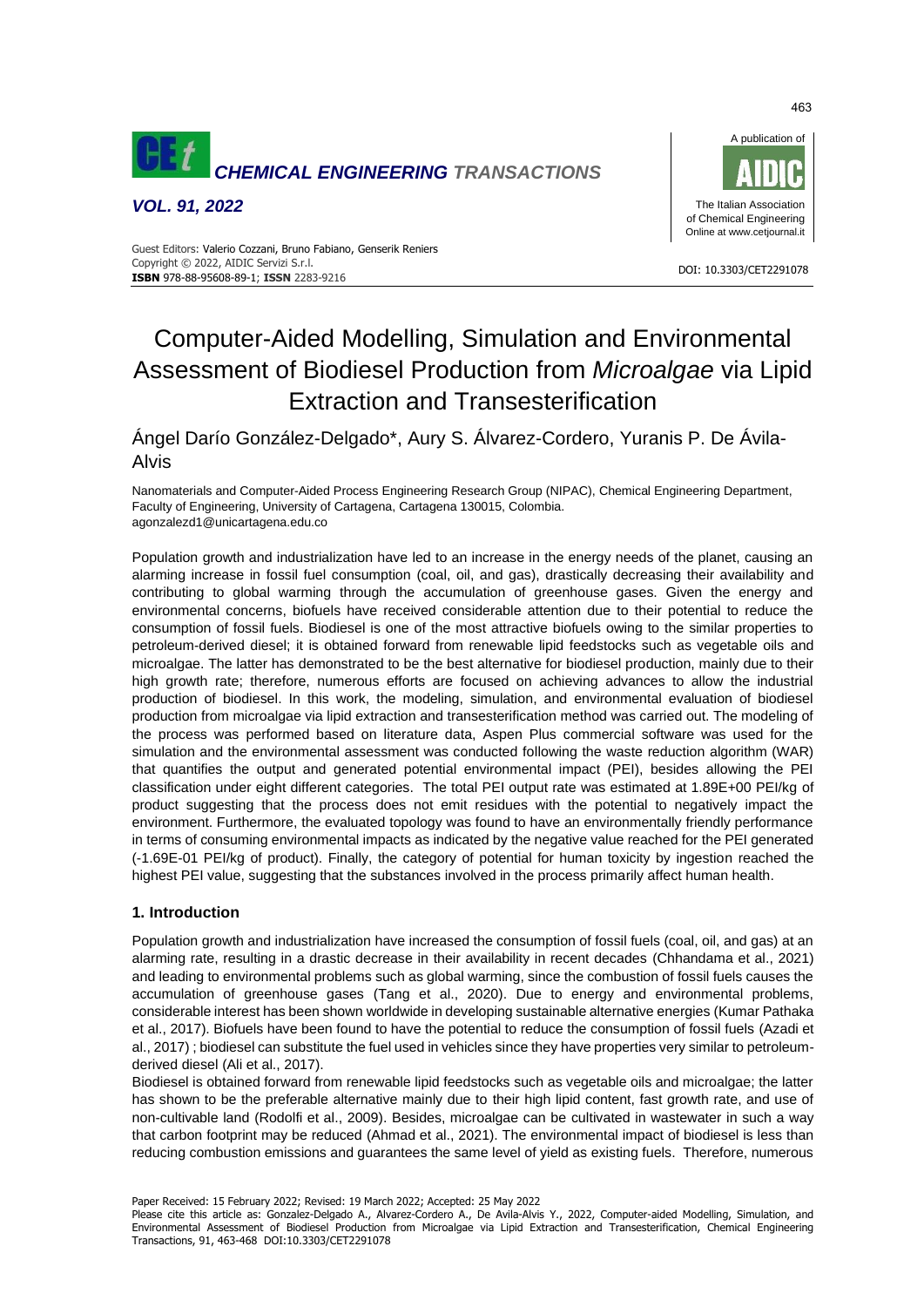efforts are being carried out to advance the commercial viability of microalgae-based biofuels; however, the information and results currently available are insufficient. It requires a large investment in research and development and the right policies and strategies to drive the growth of all stages of the biodiesel production chain, from feedstock production to the final product (Tang et al., 2020). On the other hand, microalgae have been discovered to be a potential candidate for energy production, since they have some advantages over other raw materials and can grow at a rate that is 20 to 30 times faster than other biofuel sources. (Peralta-Ruiz et. al., 2018).

In this work, biodiesel production from microalgae via lipid extraction and transesterification is designed and simulated, and the environmental performance is evaluated through the waste reduction algorithm (WAR). The WAR algorithm allows the quantification of the potential environmental impacts emitted and generated and gives an idea of the internal and external environmental efficiency of the process. The objective of this work is to determine the environmental performance of the process to improve the necessary stages or points to implement it on an industrial scale.

# **2. Materials and Methods**

## **2.1 Process modeling**

The block diagram for microalgae-based biodiesel production via lipid extraction and transesterification is presented in Figure 1. Microalgae are fed at environment temperature to the culture stage along with a nutrient stream and are subsequently subjected to a harvesting process. The harvested microalgae are sent to a drying stage where moisture content is reduced to 5% (Bauer et al., 2017). The dried microalgae stream passes to the next stage where lipid extraction occurs at 40°C and 1.01 bars with the addition of hexane as solvent at a molar ratio of lipid: hexane 1:20 (Peralta-Ruiz et al., 2013). This solvent is selected since it is highly efficient in degrading the cell wall of the microalgae, allowing an effective extraction of the oils (Mercer & Armenta, 2011). In this stage, the microalgae cake (carbohydrates, proteins) is discarded, while another stream which is rich in fatty acids, triglycerides, and hexane (microalgae liquor) is sent to the hexane recovery unit. About 97% of the hexane is separated in a distillation process (Mohadesi et al., 2020) and fed back to the lipid extraction stage. Next, the mainstream is sent to the transesterification stage where the reaction of the fatty acids and triglycerides with methanol takes place through the addition of sulfuric acid as a catalyst. Methanol and catalyst are added to the process in molar ratio methanol: lipid 12:1 and catalyst: lipid 1:1 (Musa, 2016).



*Figure 1. Block diagram of microalgae-based biodiesel production via lipid extraction and transesterification* 

#### **2.2 Environmental assessment**

The environmental analysis of microalgae-based biodiesel production via lipid extraction and transesterification was carried out using the Waste Reduction Algorithm (WAR) developed by the National Risk Management Research Laboratory of the U.S. Environmental Protection Agency (EPA) (Meramo et al., 2018). The WAR algorithm introduces the concept of Potential Environmental Impact (PEI) and is based on a PEI balance, which is analogous to a mass or energy balance. The balance involves the flow of an environmental impact across system boundaries, which may be due to mass or energy crossing those boundaries.

The impacts emitted by the process (output impacts) measure the efficiency of the process in obtaining final products at a minimum potential environmental discharge impact. Equations 1 and 2 show the expressions for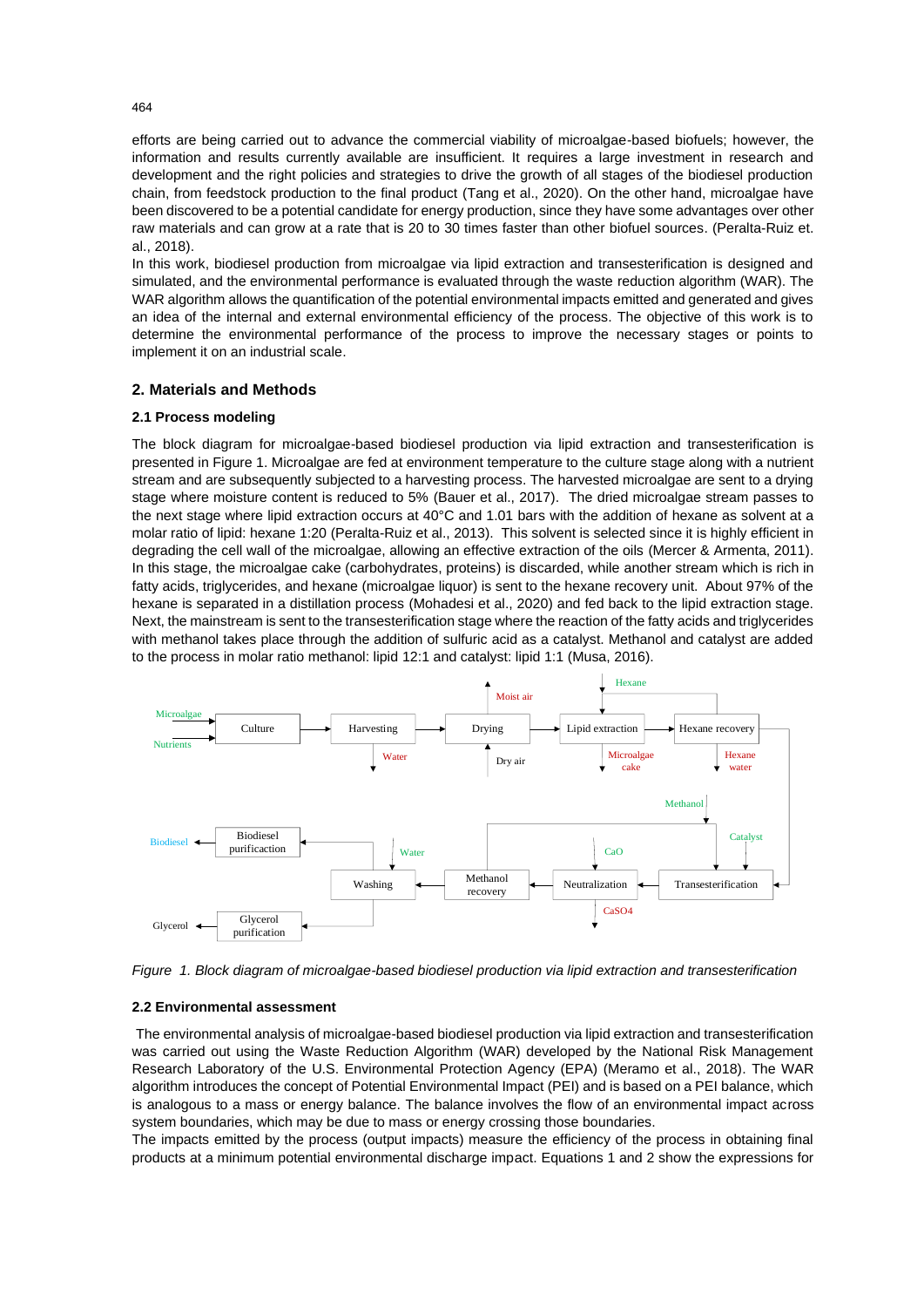calculating the output rate of PEI per unit of time (hour) and per unit of mass (kg of product), respectively. The generation of environmental impacts (impacts generated) measures the amount of environmental impact consumed or generated by the process. The PEI generated are calculated as shown in Equations 3 and 4 per unit of time (hour) and per unit of mass (kg of product), respectively.

$$
\hat{i}_{out}^{(t)} = i_{out}^{(cp)} + i_{out}^{(ep)} + i_{we}^{(ep)}
$$
(1)

$$
\hat{i}_{out}^{(t)} = \frac{i_{out}^{(cp)} + i_{out}^{(cp)} + i_{we}^{(cp)}}{\sum_{p} P_{p}}
$$
(2)

$$
\hat{i}_{gen}^{(t)} = i_{out}^{(cp)} - i_{in}^{(cp)} + i_{out}^{(ep)} - i_{in}^{(ep)} + i_{we}^{(ep)} + i_{we}^{(ep)}
$$
(3)

$$
\hat{i}_{gen}^{(t)} = \frac{i_{out}^{(cp)} - i_{in}^{(cp)} + i_{out}^{(ep)} - i_{in}^{(ep)} + i_{we}^{(ep)} + i_{we}^{(ep)}}{\sum_{p} P_{p}}
$$
(4)

Also, it allows the evaluation of the potential for environmental impact in eight impact categories: Human toxicity potential by ingestion (HTPI), human toxicity potential by inhalation or dermal exposure (HTPE), aquatic toxicity potential (ATP), terrestrial toxicity potential (TTP), ozone depletion potential (ODP), global warming potential (GWP), photochemical oxidation potential (PCOP) and acidification potential (AP). The first four categories are classified as toxicological and the others as atmospheric.

## **3. Results and Discussion**

The simulation for microalgae-based biodiesel production via lipid extraction and transesterification is developed taking into account the following considerations:

- The simulation of the process was carried out in a steady state.
- The NRTL (Non-Random Two Liquid) thermodynamic model was selected considering the highly polar nature of water, hexane, methanol, and glycerol and the presence of electrolytes such as sulfuric acid.
- Production capacity of 1,000 kg/h of microalgae.
- The transesterification reaction was simulated with a conversion of 90% (Ehimen Ehiaze, 2010).
- The neutralization reaction was simulated with a 99% conversion (Ehimen Ehiaze, 2010).

Figure 2 shows the simulation of microalgae-based biodiesel production via lipid extraction and transesterification. The microalgae (stream MICROALG) are fed together with 9,000 kg/h of nutrients (stream NUTRIENT) to the tank TK-01 where the culture process takes place, then the microalgae are harvested in a centrifuge (D-01) in which water is removed. The remaining moisture of the microalgae is removed in the dryer M-01 where a stream of air at 50°C (stream DRYAIR) enters. The microalgae with a moisture content of approximately 5% (stream 6) are sent to reactor B3 where lipid extraction occurs using hexane as a solvent (stream 8). The mainstream (stream 9) is sent to separator B7 where the solid part or microalgae cake (stream 10) is separated from the microalgae liquor (stream 12).



*Figure 2. Simulation of microalgae-based biodiesel production via lipid extraction and transesterification*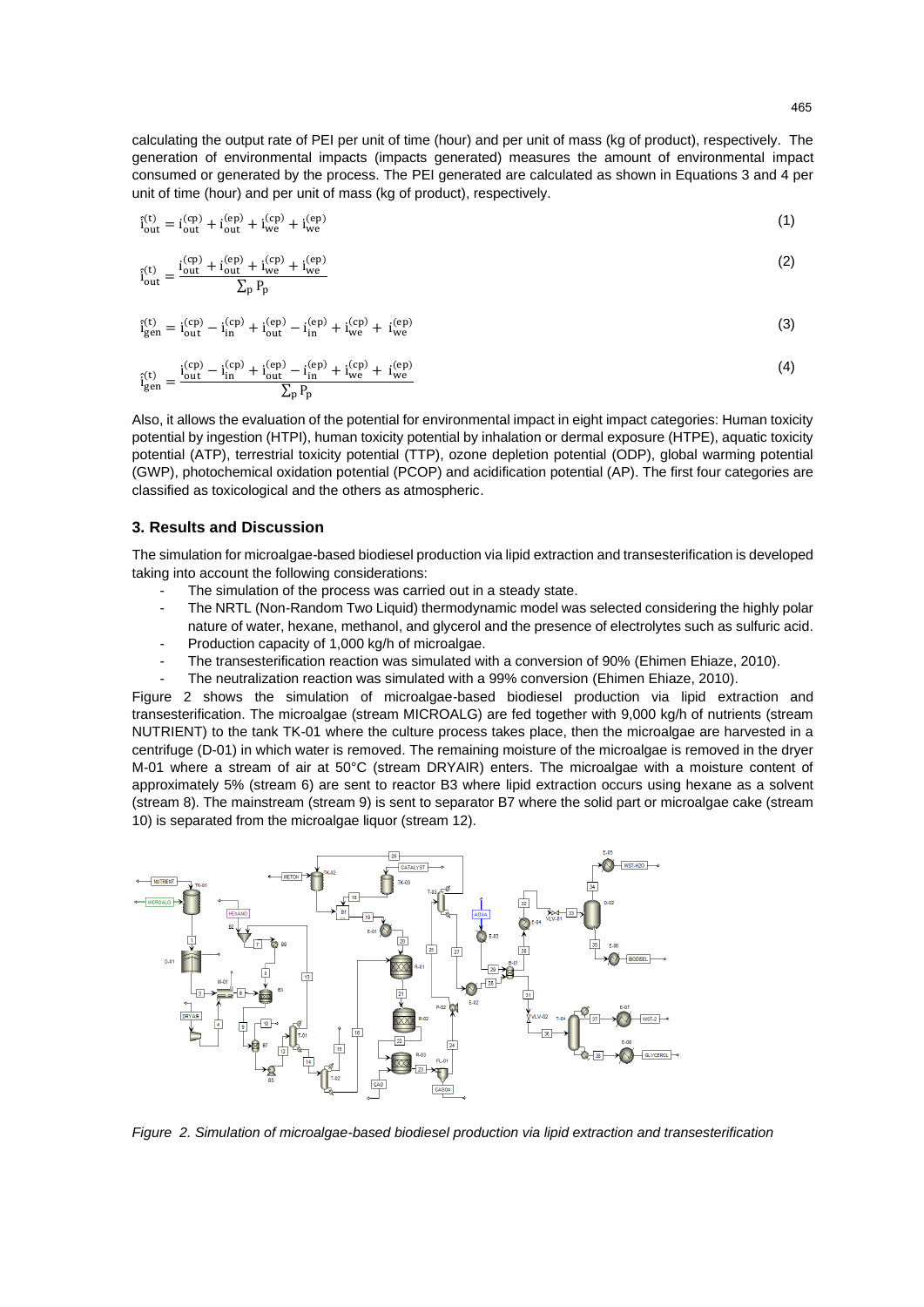Stream 12 enters the distillation column T-01 where approximately 97% of the hexane is recovered for recirculation to the lipid extraction reactor. The stream rich in fatty acids and triglycerides (stream 16) is sent to the transesterification reactor R-01 where methanol and sulfuric acid (catalyst) are added. The catalyst was selected, taking into account that the fatty acid content is higher than 1%; therefore, acid catalysis is much more effective than base catalysis (Ehimen Ehiaze, 2010; Ghadge & Raheman, 2005; Veljkovic et al., 2006). The stream coming out of the reactor (stream 22) is rich in biodiesel and glycerol and passes to the neutralization reactor R-03 where the catalyst is neutralized with CaO. The neutralized stream (stream 24) goes to the distillation column T-03; approximately 87% of the methanol is recovered and recirculated to the transesterification stage (stream 26). The stream rich in biodiesel and glycerol (with small traces of triglycerides, fatty acids, hexane, CaO, methanol, catalyst) is subjected to washing in the equipment B-01. In this equipment, a water stream is fed at 70°C which removes the glycerol to separate it from the biodiesel. The hydrophobic stream (stream 30) rich in biodiesel and small traces of water is sent to the flash separator D-02 for biodiesel purification. The hydrophilic stream (stream 31) is sent to a process of distillation in tower T-04 to purify the glycerol. Finally, biodiesel and glycerol are obtained at a rate of 208 kg/h and 97.27 kg/h, respectively. The environmental analysis for the microalgae-based biodiesel production via lipid extraction and transesterification was carried out using Wargui software, taking into account the following considerations:

- The fuel used as an energy source was natural gas due to being the least polluting concerning coal and oil (Alvarez et al., 2017).
	-

The energy required in the processes was estimated at 20,794.72 MJ/h. Figure 3 shows the environmental performance of microalgae-based biodiesel production via lipid extraction and transesterification. Total PEI generation reaches negative values (-51.60 PEI/h or -0.17 PEI/kg of product) suggesting that high-value products (biodiesel and glycerol) generate less impact on the environment than raw materials (microalgae, hexane, methanol, sulfuric acid). These findings justify the production of microalgaebased biodiesel and indicate that the process has an environmentally friendly performance. On the other hand, the total PEI rate was estimated at 1.89 PEI/kg of product for the annual production of 2006.56 tons of biodiesel and 939.55 tons of glycerol; this value, which is close to 1, confirms the good environmental performance of the modeled and simulated process.

a) Total generation rate Total output rate  $-100$  $\circ$ 100 200 300 400 500 600 PEI/h  $\mathbf{b}$ Total generation rate Total output rate  $-0.50$  $0.00$  $0.50$  $1.00$ 1.50  $2.00$ PEI/ kg of product

*Figure 3. Total environmental performance of microalgae-based biodiesel production via lipid extraction and transesterification a) PEI per unit of time, b) PEI per unit of mass*

The results obtained for the toxicological impacts emitted and generated are presented in Figure 4. The HTPI and TTP categories reach the highest estimates of PEI production contributing 68.40% to the total PEI emission rate. These results relate to the discharge of substances such as sulfuric acid, calcium sulfate, and hexane,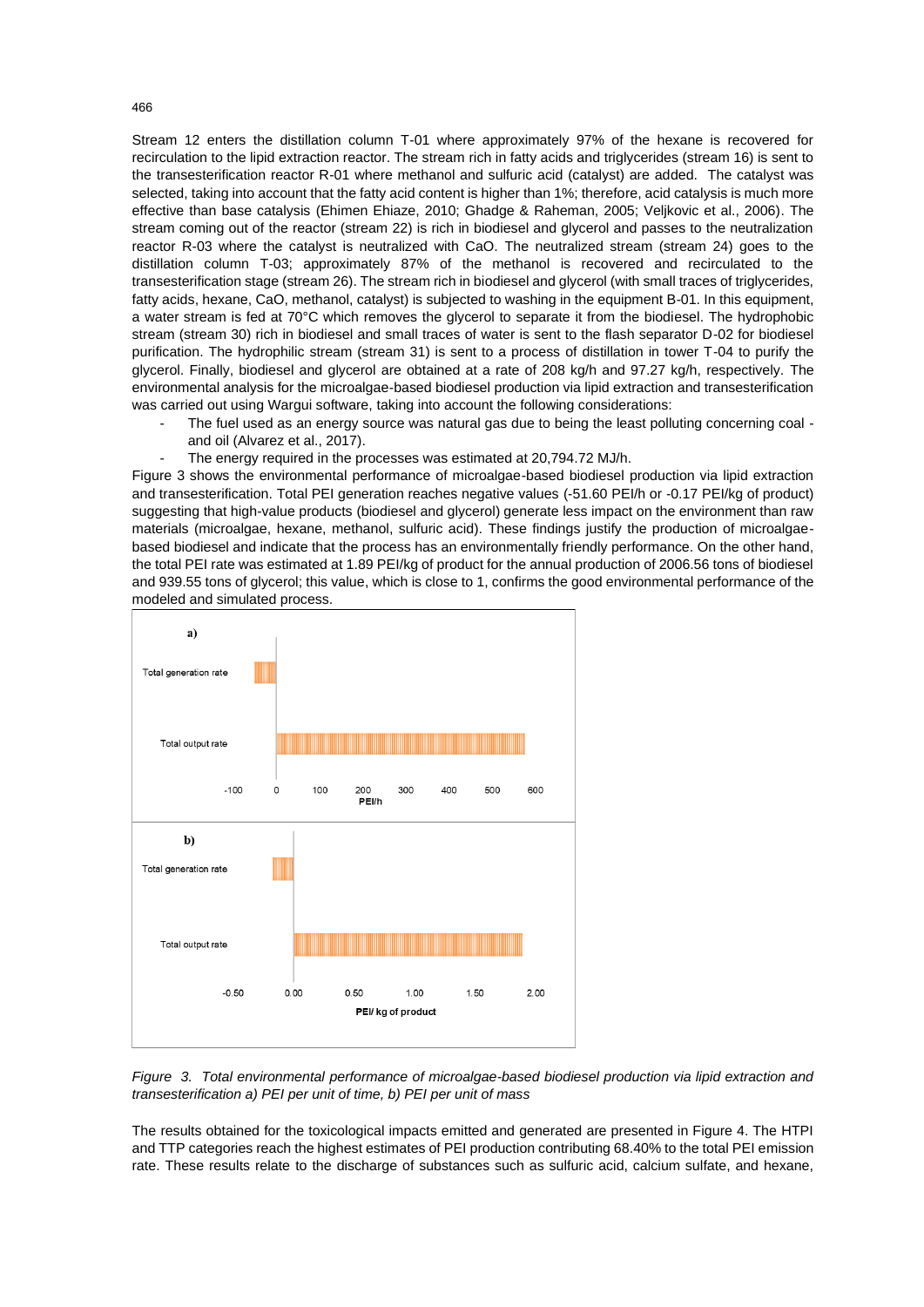which tend to be highly toxic, especially hexane, whose exposure generates polyneuropathy and dangerous effects on female reproduction (Liu et al., 2012). In terms of human toxicity potential from exposure (HTPE), a value of 26.70 PEI/h was obtained corresponding to output impacts category. For all toxicological categories, negative values were calculated for the impacts generated, indicating that the final products are less toxic compared to raw materials.



*Figure 4. Toxicological impacts from microalgae-based biodiesel production via lipid extraction and transesterification*

Figure 5 shows that photochemical oxidation potential (PCOP) category reaches the highest value for atmospheric output impacts (102 PEI/h) resulting from the output of biodiesel, which is a substance that tends to favor the formation of smog. The output impacts of the acidification potential (AP) were estimated at 20.60 PEI/. This is due to the presence of sulfuric acid used as a catalyst in the transesterification stage. For global warming potential (GWP) and ozone depletion potential (ODP), no output impacts were reported, indicating that the process is neutral under these categories. On the other hand, the generation of impacts was positive for the atmospheric categories, showing that the products have a higher potential for atmospheric impact than the raw materials, mainly because biodiesel contributes to the formation of smog.



*Figure 5. Atmospheric impacts of microalgae-based biodiesel production via lipid extraction and transesterification*

## **4. Conclusions**

In this study, the modeling, simulation, and environmental evaluation of microalgae-based biodiesel production via lipid extraction and transesterification was performed. The topology was simulated using Aspen Plus software for a processing capacity of 1000 g/h of microalgae. The total PEI output rate was estimated at 1.89E+00 PEI/kg of product suggesting that the process does not emit residues with the potential to negatively impact the environment. Furthermore, the evaluated topology was found to have an environmentally friendly performance in terms of consuming environmental impacts as indicated by the negative value reached for the PEI generated (-1.69E-01 PEI/kg of product). On the other hand, biodiesel production from microalgae via lipid